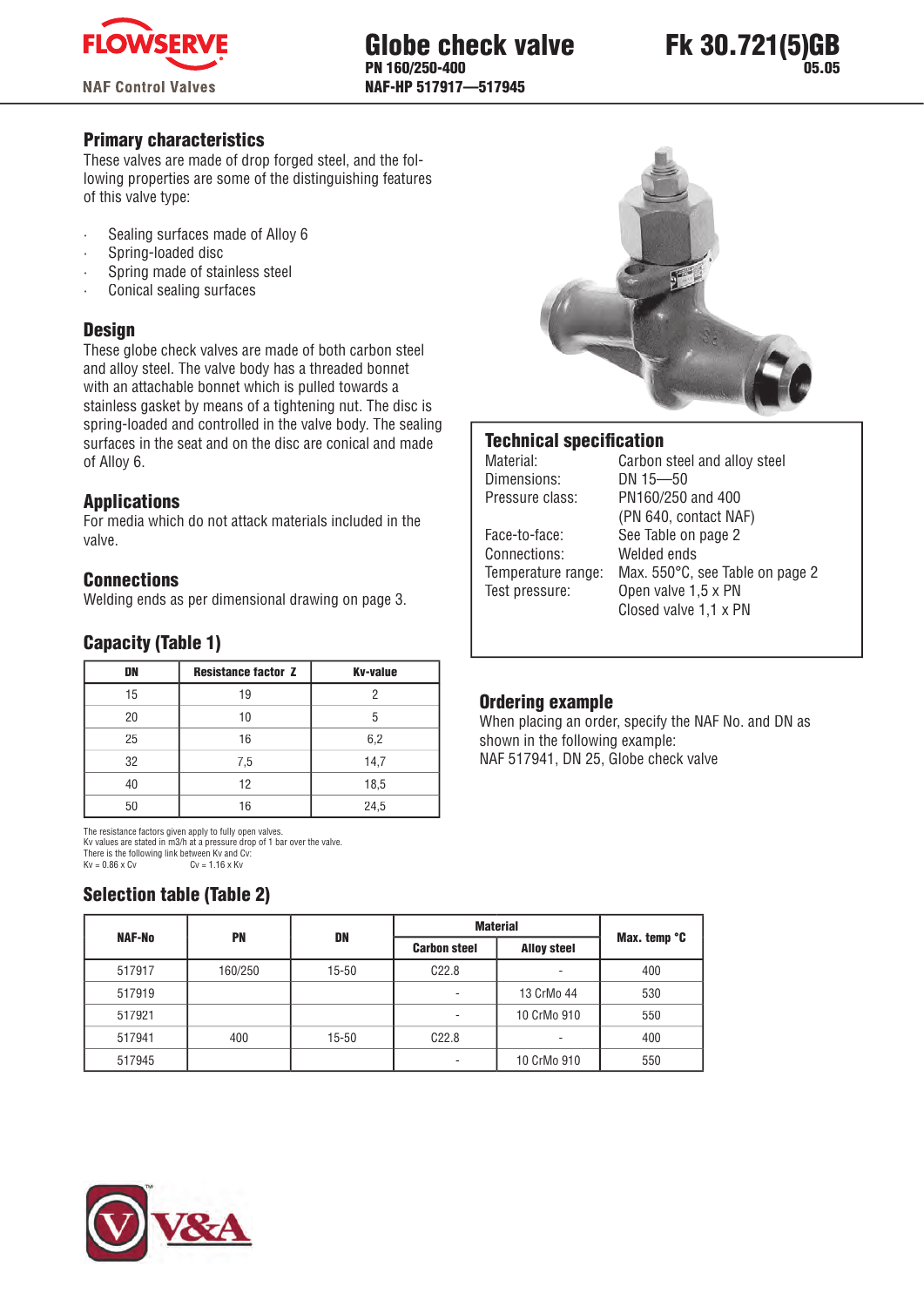

# **Material specification (Table 3)**

| <b>Pos</b> | Part        | <b>Material</b>          |                          |                          |  |  |  |  |  |
|------------|-------------|--------------------------|--------------------------|--------------------------|--|--|--|--|--|
|            |             | NAF517917, 517941        | <b>NAF517919</b>         | NAF517921, 517945        |  |  |  |  |  |
|            | Body        | C22.8                    | 13 CrMo 44               | 10 CrMo 910              |  |  |  |  |  |
| 2          | Seat        | Alloy 6                  | Alloy 6                  | Alloy 6                  |  |  |  |  |  |
| $3^*$      | <b>Disc</b> | Alloy 6                  | Alloy 6                  | Alloy 6                  |  |  |  |  |  |
| 17*        | Spring      | Stainless steel W 1.4319 | Stainless steel W 1.4319 | Stainless steel W 1.4319 |  |  |  |  |  |
| 18         | Bonnet      | Stainless steel W 1.4401 | Stainless steel W 1.4401 | Stainless steel W 1.4401 |  |  |  |  |  |
| $19*$      | Gasket      | Stainless steel W 1.4401 | Stainless steel W 1.4401 | Stainless steel W 1.4401 |  |  |  |  |  |
| 20         | Cap         | Stainless steel W 1.4301 | Stainless steel W 1.4301 | Stainless steel W 1.4301 |  |  |  |  |  |
| 32         | Nut         | Steel                    | Steel                    | Steel                    |  |  |  |  |  |

\* Recommended spares.

# Dimensions and mass (Table 4)

| <b>NAF-No</b> | <b>PN</b> | DN | <b>Joint</b><br>shape | $\mathbf{d}_{\mathbf{q}}$ | $\mathbf{d}_{2}$ | L   | H   | ØА | ØB | C  | Mass, kg |  |
|---------------|-----------|----|-----------------------|---------------------------|------------------|-----|-----|----|----|----|----------|--|
| 517917        | 160/250   | 15 | $\overline{2}$        | 14                        | 22               | 210 | 108 | 11 | 11 | 25 | 2,5      |  |
| 517919        |           | 20 | $\overline{2}$        | 19                        | 28               | 230 | 135 | 16 | 18 | 38 | 4,5      |  |
| 517921        |           | 25 | $\overline{2}$        | 24                        | 34               | 230 | 135 | 20 | 18 | 38 | 4,5      |  |
|               |           | 32 | $\overline{2}$        | 31                        | 43               | 300 | 213 | 30 | 36 | 72 | 20       |  |
|               |           | 40 | $\overline{2}$        | 36                        | 49               | 300 | 213 | 30 | 36 | 72 | 20       |  |
|               |           | 50 | $\overline{2}$        | 44                        | 61               | 300 | 213 | 40 | 36 | 72 | 20       |  |
| 517941        | 400       | 15 | $\overline{2}$        | 17                        | 28               | 210 | 108 | 11 | 11 | 25 | 2,5      |  |
| 517945        |           | 20 | $\overline{2}$        | 22                        | 34               | 230 | 135 | 16 | 18 | 38 | 4,5      |  |
|               |           | 25 | $\overline{2}$        | 28                        | 44               | 230 | 135 | 20 | 18 | 38 | 4,5      |  |
|               |           | 40 | $\overline{2}$        | 39                        | 61               | 300 | 213 | 30 | 36 | 72 | 20       |  |
|               |           | 50 | $\overline{2}$        | 49                        | 77               | 300 | 213 | 40 | 36 | 72 | 20       |  |

# Working pressure and temperature (Table 5)

|               |           | Max. temperature °C |                       |     |     |     |     |     |                          |     |     |     |     |     |     |     |     |
|---------------|-----------|---------------------|-----------------------|-----|-----|-----|-----|-----|--------------------------|-----|-----|-----|-----|-----|-----|-----|-----|
| <b>NAF-No</b> | <b>PN</b> | 20                  | 150                   | 200 | 250 | 300 | 350 | 400 | 425                      | 450 | 475 | 500 | 510 | 520 | 530 | 540 | 550 |
|               |           |                     | Max. pressure bar (e) |     |     |     |     |     |                          |     |     |     |     |     |     |     |     |
| 517917        | 160/250   | 250                 | 250                   | 244 | 228 | 200 | 156 | 112 | $\overline{\phantom{a}}$ | -   | ۰   |     | -   | -   |     |     |     |
| 517941        | 400       | 400                 | 360                   | 320 | 280 | 240 | 225 | 200 | $\overline{\phantom{a}}$ |     | ۰   |     | -   | -   |     |     |     |
| 517919        | 160/250   | 250                 | 250                   | 250 | 250 | 250 | 238 | 227 | 223                      | 217 | 206 | 184 | 154 | 124 | 97  |     |     |
| 517921        |           | 250                 | 250                   | 250 | 250 | 250 | 238 | 227 | 223                      | 217 | 206 | 184 | 154 | 124 | 108 | 95  | 81  |
| 517945        | 400       | 400                 | 400                   | 400 | 400 | 400 | 380 | 364 | 356                      | 348 | 330 | 295 | 250 | 198 | 155 | 116 | 78  |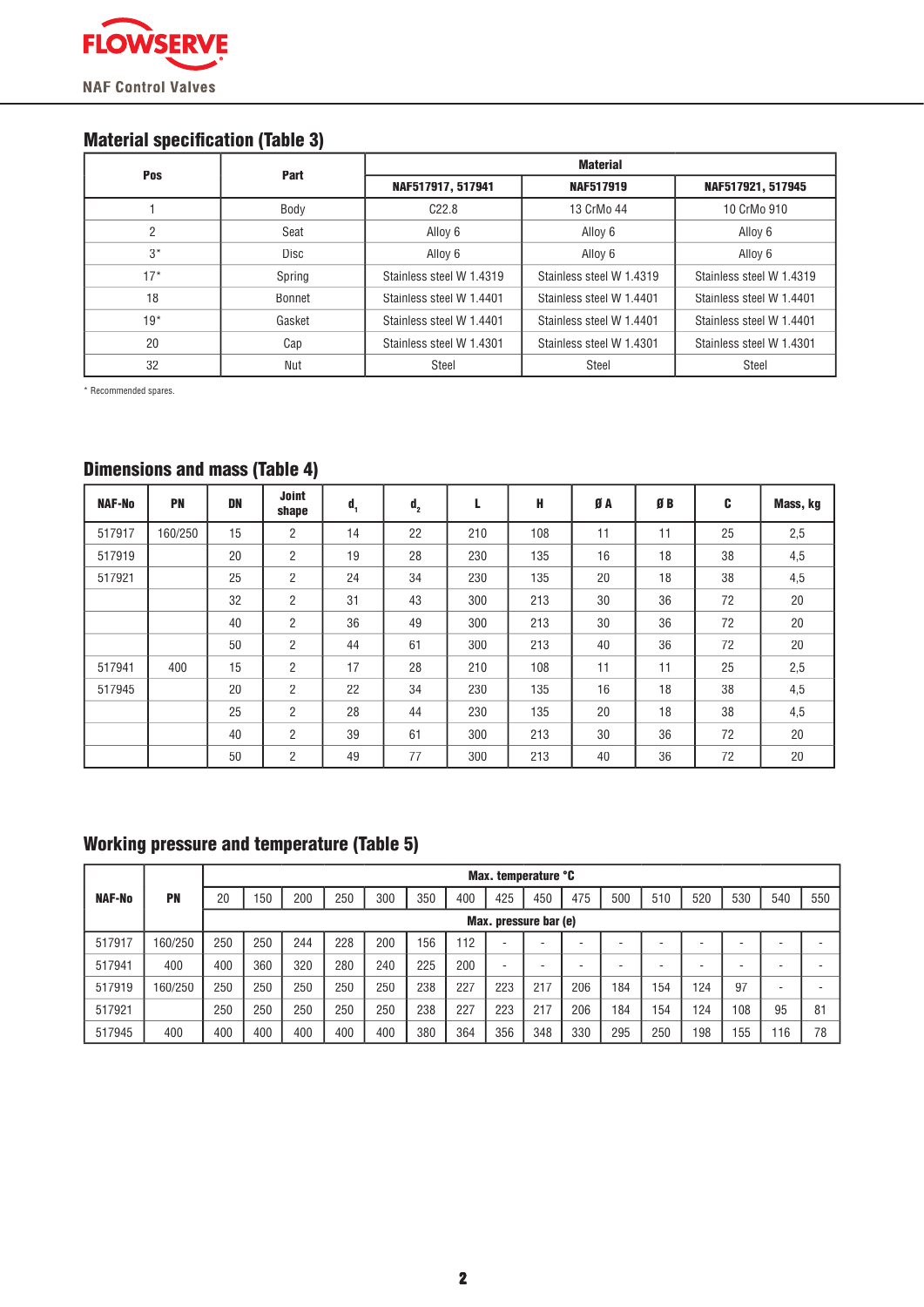



Joint shape 1



Joint shape 2